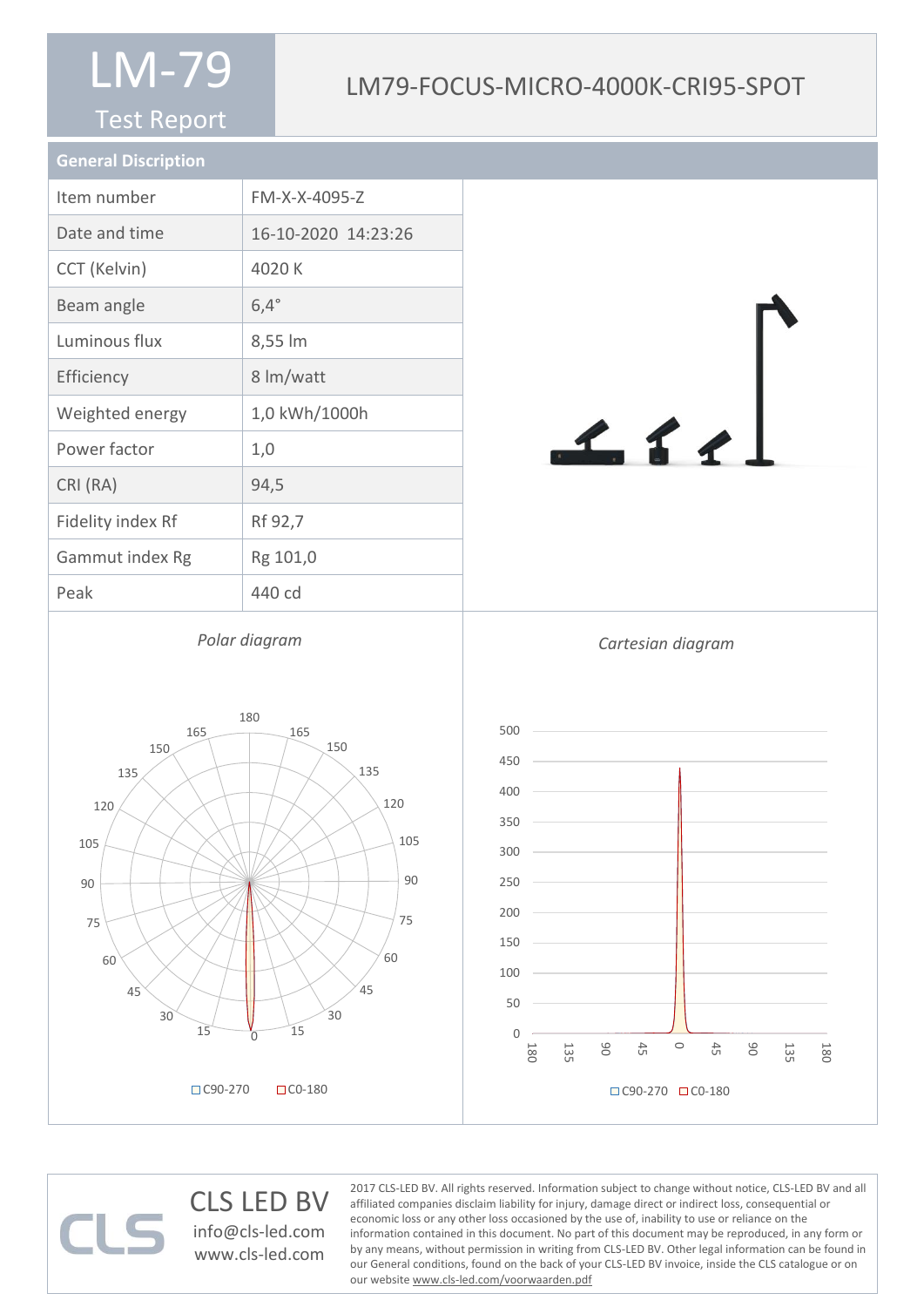#### LM79-FOCUS-MICRO-4000K-CRI95-SPOT

2017 CLS-LED BV. All rights reserved. Information subject to change without notice, CLS-LED BV and all affiliated companies disclaim liability for injury, damage direct or indirect loss, consequential or economic loss or any other loss occasioned by the use of, inability to use or reliance on the

information contained in this document. No part of this document may be reproduced, in any form or by any means, without permission in writing from CLS-LED BV. Other legal information can be found in our General conditions, found on the back of your CLS-LED BV invoice, inside the CLS catalogue or on

Test Report

| <b>Beam details</b>                                     |                         |                          |                             |                  | 1 <sub>m</sub>    |                  |             |              | 2m              |                              |                |              | 3m             |                |                             | 4m           |                 |              | 5 <sub>m</sub> |              |  |
|---------------------------------------------------------|-------------------------|--------------------------|-----------------------------|------------------|-------------------|------------------|-------------|--------------|-----------------|------------------------------|----------------|--------------|----------------|----------------|-----------------------------|--------------|-----------------|--------------|----------------|--------------|--|
| $Lux*$                                                  |                         |                          |                             | 440 lx           |                   |                  |             | 110 lx       |                 |                              | 49 lx          |              |                |                | $27$ $\overline{x}$         |              |                 | 18 lx        |                |              |  |
|                                                         |                         | $6,4^\circ$              |                             |                  |                   |                  |             |              |                 |                              |                |              |                |                |                             |              |                 |              |                |              |  |
| *measured at center of beam<br>Footcandles*<br>40,8 fcd |                         |                          |                             |                  |                   |                  |             | 10,2 fcd     |                 |                              | $4,5$ fcd      |              |                |                | $2,6$ fcd                   |              |                 | $1,6$ fcd    |                |              |  |
| <b>Beam width (meter)</b>                               |                         |                          |                             |                  | $0,1$ m           |                  |             | $0,2 \, m$   |                 |                              | $0,3$ m        |              |                |                | $0,4$ m                     |              |                 | $0,6$ m      |                |              |  |
|                                                         |                         | <b>Beam width (Feet)</b> |                             |                  | $0,4$ ft          |                  |             | $0,7$ ft     |                 |                              |                |              | $1,1$ ft       |                | $1,5$ ft                    |              |                 | $1,8$ ft     |                |              |  |
|                                                         | <b>Beam intensities</b> |                          |                             |                  |                   |                  |             |              |                 |                              |                |              |                |                |                             |              |                 |              |                |              |  |
| 1 <sub>m</sub>                                          | 2m                      | 3m                       | 4m                          | 5m               | 6m                | 7 <sub>m</sub>   | 8m          | 9m           | 10 <sub>m</sub> |                              | 11m            | 12m          | 13m            | 14m            | 15m                         | <b>16m</b>   | 17 <sub>m</sub> | 18m          | 19m            | 20m          |  |
| 440 <sub>k</sub>                                        | 110 <sub>x</sub>        | $49$ $x$                 | $27$ $x$                    | 18 <sub>lx</sub> | $12$ $\alpha$     | 9x               | 7x          | $5\,$        | 4 <sub>x</sub>  |                              | 4x             | 3 x          | 3x             | 2 x            | 2 x                         | 2 x          | 2 x             | $1\text{lx}$ | 1 <sub>x</sub> | $1\text{lx}$ |  |
| $3,3$ ft                                                | 6,6ft                   | $9,8$ ft                 | $13,1$ ft                   | 16,4ft           | 19,7ft            | 23 <sup>ft</sup> | 26,2ft      | 29,5ft       | 32,8ft          |                              | 36,1ft         | 39,4ft       | 42,7ft         | 45,9ft         | 49,2ft                      | 52,5ft       | 55,8ft          | 59,1ft       | 62,3ft         | 65,6ft       |  |
| 40,8fcd 10,2fcd 4,5fcd                                  |                         |                          | $2,6$ fcd $ 1,6$ fcd $ $    |                  | $1,1$ fcd         | 0,8fcd           | 0,6fcd      | $0,5$ fcd    | $0,4$ fcd       |                              | $0,3$ fcd      | $0,3$ fcd    | $0,2$ fcd      | $0,2$ fcd      | $0,2$ fcd                   | $0,2$ fcd    | $0,1$ fcd       | $0,1$ fcd    | $0,1$ fcd      | $0,1$ fcd    |  |
| Intensities in 0° c-plane                               |                         |                          |                             |                  |                   |                  |             |              |                 |                              |                |              |                |                |                             |              |                 |              |                |              |  |
| $0^{\circ}$                                             | $1^{\circ}$             | $2^{\circ}$              | $3^{\circ}$                 | $4^{\circ}$      | $5^{\circ}$       | $6^{\circ}$      | $7^{\circ}$ | $8^{\circ}$  | $9^{\circ}$     |                              | $10^{\circ}$   | $11^{\circ}$ | $12^{\circ}$   | 13°            | $14^{\circ}$                | $15^{\circ}$ | $16^{\circ}$    | 17°          | 18°            | 19°          |  |
| 440                                                     | 410                     | 335                      | 239                         | 151              | 86                | 47               | 25          | 14           | 8               |                              | 5              | 3            | $\overline{2}$ | $\overline{2}$ | $\mathbf{1}$                | $\mathbf{1}$ | $\mathbf{1}$    | $\mathbf{1}$ | $\mathbf{1}$   | $\mathbf{1}$ |  |
| 100%                                                    | 93%                     | 76%                      | 54%                         | 34%              | 20%               | 11%              | 6%          | 3%           | 2%              |                              | 1%             | 1%           | 1%             | 0%             | 0%                          | 0%           | 0%              | 0%           | 0%             | 0%           |  |
|                                                         |                         |                          | Intensities in 90° c-plane  |                  |                   |                  |             |              |                 |                              |                |              |                |                |                             |              |                 |              |                |              |  |
| $0^{\circ}$                                             | $1^{\circ}$             | $2^{\circ}$              | $3^\circ$                   | $4^{\circ}$      | $5^{\circ}$       | $6^{\circ}$      | $7^{\circ}$ | $8^{\circ}$  | $9^{\circ}$     |                              | $10^{\circ}$   | $11^{\circ}$ | $12^{\circ}$   | $13^\circ$     | $14^{\circ}$                | $15^{\circ}$ | $16^{\circ}$    | $17^\circ$   | $18^\circ$     | 19°          |  |
| 440                                                     | 411                     | 337                      | 240                         | 150              | 84                | 44               | 23          | 12           | $\overline{7}$  |                              | $\overline{4}$ | 3            | $\overline{2}$ | 2              | 1                           | 1            | $\mathbf{1}$    | 1            | 1              | $\mathbf{1}$ |  |
| 100%                                                    | 94%                     | 77%                      | 54%                         | 34%              | 19%               | 10%              | 5%          | 3%           | 2%              |                              | 1%             | 1%           | 0%             | $0\%$          | $0\%$                       | $0\%$        | $0\%$           | $0\%$        | $0\%$          | $0\%$        |  |
|                                                         |                         |                          | Intensities in 180° c-plane |                  |                   |                  |             |              |                 |                              |                |              |                |                |                             |              |                 |              |                |              |  |
| $0^{\circ}$                                             | $1^{\circ}$             | $2^{\circ}$              | $3^\circ$                   | $4^{\circ}$      | $5^{\circ}$       | $6^{\circ}$      | $7^{\circ}$ | $8^{\circ}$  | $9^{\circ}$     |                              | $10^{\circ}$   | $11^{\circ}$ | $12^{\circ}$   | $13^\circ$     | $14^{\circ}$                | $15^{\circ}$ | $16^{\circ}$    | $17^{\circ}$ | $18^{\circ}$   | 19°          |  |
| 440                                                     | 409                     | 334                      | 239                         | 151              | 85                | 45               | 24          | 12           | $\overline{7}$  |                              | 4              | 3            | $\overline{2}$ | $\overline{2}$ | $\mathbf{1}$                | $\mathbf{1}$ | $\mathbf{1}$    | $\mathbf{1}$ | $\mathbf{1}$   | $\mathbf{1}$ |  |
| 100%                                                    | 93%                     | 76%                      | 54%                         | 34%              | 19%               | 10%              | 5%          | 3%           | 2%              |                              | 1%             | $1\%$        | $0\%$          | $0\%$          | $0\%$                       | $0\%$        | $0\%$           | $0\%$        | $0\%$          | $0\%$        |  |
|                                                         |                         |                          | Intensities in 270° c-plane |                  |                   |                  |             |              |                 |                              |                |              |                |                |                             |              |                 |              |                |              |  |
| $0^{\circ}$                                             | $1^{\circ}$             | $2^{\circ}$              | $3^{\circ}$                 | $4^{\circ}$      | $5^{\circ}$       | $6^{\circ}$      | $7^{\circ}$ | $8^{\circ}$  | $9^{\circ}$     |                              | $10^{\circ}$   | $11^{\circ}$ | $12^{\circ}$   | 13°            | $14^{\circ}$                | 15°          | $16^{\circ}$    | $17^\circ$   | $18^{\circ}$   | 19°          |  |
| 440                                                     | 411                     | 335                      | 239                         | 152              | 87                | 47               | 25          | 14           | 8               |                              | 5              | 3            | $\overline{2}$ | $\overline{2}$ | $\mathbf{1}$                | $\mathbf{1}$ | $\mathbf{1}$    | $\mathbf{1}$ | $\mathbf{1}$   | $\mathbf{1}$ |  |
| 100%                                                    | 94%                     | 76%                      | 54%                         | 35%              | 20%               | 11%              | 6%          | 3%           | 2%              |                              | 1%             | 1%           | 1%             | 0%             | 0%                          | 0%           | 0%              | 0%           | 0%             | 0%           |  |
| Beam angle 50%                                          |                         |                          |                             | Field angle 10%  | Cutoff angle 2,5% |                  |             |              |                 | Intensity ratio in 120° cone |                |              |                |                | Intensity ratio in 90° cone |              |                 |              |                |              |  |
| $6,4^{\circ}$                                           |                         |                          |                             | $12,1^\circ$     |                   |                  |             | $16,5^\circ$ |                 |                              |                | 96,8%        |                |                |                             |              | 93,9%           |              |                |              |  |

our website www.cls-led.com/voorwaarden.pdf

CLS LED BV info@cls-led.com www.cls-led.com

 $\Box$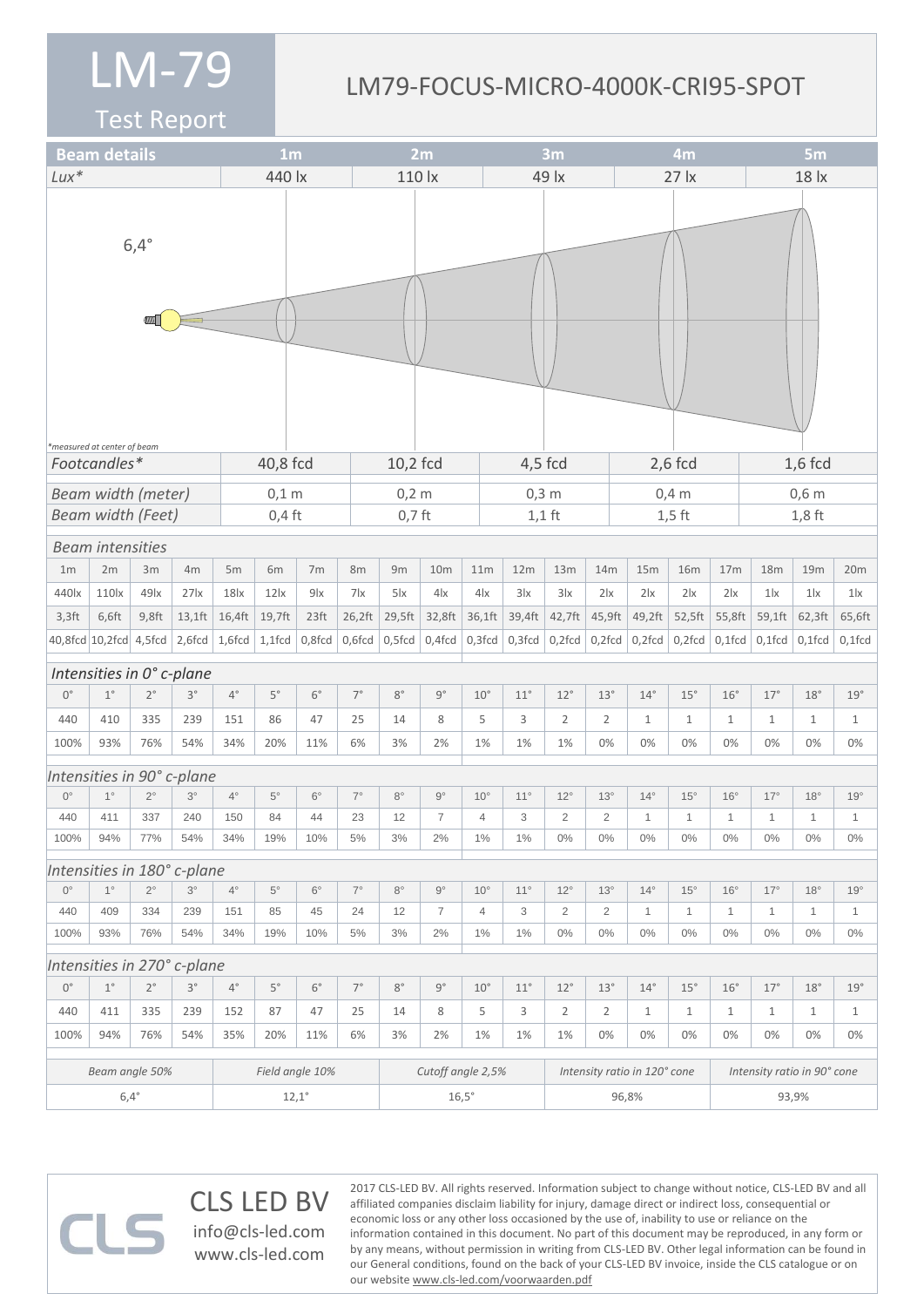#### Test Report

**Color details**

## LM79-FOCUS-MICRO-4000K-CRI95-SPOT

560

400 450 500 550 600 650 700 750 800 2700 k  $300^\circ$  $\lambda$ 0050  $40^{0}$  $J_{\text{O}}$  $+e^{-\theta}$ (a)  $\frac{8}{30}$  $\frac{1}{2}$  $\mathbf{1}$  $12000$ 1500 K **2000 KM**<br>2000 KM  $\frac{1}{\sqrt{1-\frac{1}{\sqrt{1-\frac{1}{\sqrt{1-\frac{1}{\sqrt{1-\frac{1}{\sqrt{1-\frac{1}{\sqrt{1-\frac{1}{\sqrt{1-\frac{1}{\sqrt{1-\frac{1}{\sqrt{1-\frac{1}{\sqrt{1-\frac{1}{\sqrt{1-\frac{1}{\sqrt{1-\frac{1}{\sqrt{1-\frac{1}{\sqrt{1-\frac{1}{\sqrt{1-\frac{1}{\sqrt{1-\frac{1}{\sqrt{1-\frac{1}{\sqrt{1-\frac{1}{\sqrt{1-\frac{1}{\sqrt{1-\frac{1}{\sqrt{1-\frac{1}{\sqrt{1-\frac{1}{\sqrt{1-\frac{1}{\sqrt{1-\frac{1$  $\overline{a}$ **83** 470 480 97 **Q1** 99 **Q2** 87 **Q3** 88 **Q4** 93 **Q5** 94 **Q6** 93 **Q7** 97 **Q8** 96 **Q9** 94 **Q10** 94 **Q11** 96 **Q12** 97 **Q13** 95 **Q14** 96 **Q15** 95 **C1** 96 **C2** 92 **C3** 93 **C4** 93 **C5** 96 **C6** 97 **C7** 95 **C8** 94 **C9** 89 **C10** 86 **C11** 88 **C12** 93 **C13** 94 **C14**  $\sim$ **C15** 90 **C16** 96 **R1** 95 **R2** 92 **R3** 96 **R4** 94 **R5**  $Q<sub>2</sub>$ **R6** 97 **R7** 95 **R8** 84 **R9** 87 **R10** 95 **R11** 75 **R12** 95 **R13** 95 **R14** 95 **R15**  $\overline{0}$ 0,6  $\overline{0}$  $\overline{0}$  $\overline{0}$  $\overline{0}$  $\overline{0}$ 0,0 0,0 0,1 0,2 0,3 0,4 0,5 0,6 0,7 3000 K **3500 K** 40<sub>00</sub> **TON** er<br>Ro +000  $\mathbb{R}^3$  $\mathbb{S}^3$ 1600<br>0.000  $\frac{1}{2}$  $\tilde{\mathcal{E}}_{\mathcal{E}}^{(0)}$ 2000 **Happ** 460 560 570 580 610 630 *CIE* 1931 **x: 0,380 X Spectra** *CIE* 1931 ZOOM 4020 K y: 0,377 Δuv: 0,0004 CRI: **94,5** (R1-R8) *CRI values, R1-R8 are used to calculate final CRI value* R1 | R2 | R3 | R4 | R5 | R6 | R7 | R8 **95,8 95,0 92,2 95,5 94,5 91,7 96,7 94,6** R9 | R10 | R11 | R12 | R13 | R14 | R15 **83,9 86,7 94,7 75,0 95,4 95,1 95,3** CQS: **93,5** *CQS values*  $Q1$   $Q2$   $Q3$   $Q4$   $Q5$   $Q6$   $Q7$   $Q8$ **96,6 98,9 86,7 88,0 92,9 93,7 93,3 96,9** Q9 Q10 Q11 Q12 Q13 Q14 Q15 **96,5 93,9 94,4 95,9 97,0 95,3 95,7** TM30: **92,7** *TM30 values, 16 binned values out of total of 99 values*  $C1$   $C2$   $C3$   $C4$   $C5$   $C6$   $C7$   $C8$ **94,7 96,2 92,4 93,5 93,1 95,9 97,1 95,5** C9 | C10 | C11 | C12 | C13 | C14 | C15 **94,0 89,4 85,8 88,4 93,5 94,2 91,2** Color parameters Color temperature Color rendering index Red component | Color fidelity | Color gamut | Color quality scale Color coordinate cie 1931 Color coordinate cie 1931 Color coordinate Color coordinate Color diviation from black body CCT | CRI | CRIR9 | TM30 Rf | TM30 Rg | CQS | x | y | u | v | Δuv **4020 K 94,5 83,9 92,7 101,0 93,5 0,380 0,377 0,225 0,335 0,0004**

> CLS LED BV info@cls-led.com

> > www.cls-led.com

2017 CLS-LED BV. All rights reserved. Information subject to change without notice, CLS-LED BV and all affiliated companies disclaim liability for injury, damage direct or indirect loss, consequential or economic loss or any other loss occasioned by the use of, inability to use or reliance on the information contained in this document. No part of this document may be reproduced, in any form or by any means, without permission in writing from CLS-LED BV. Other legal information can be found in our General conditions, found on the back of your CLS-LED BV invoice, inside the CLS catalogue or on our website www.cls-led.com/voorwaarden.pdf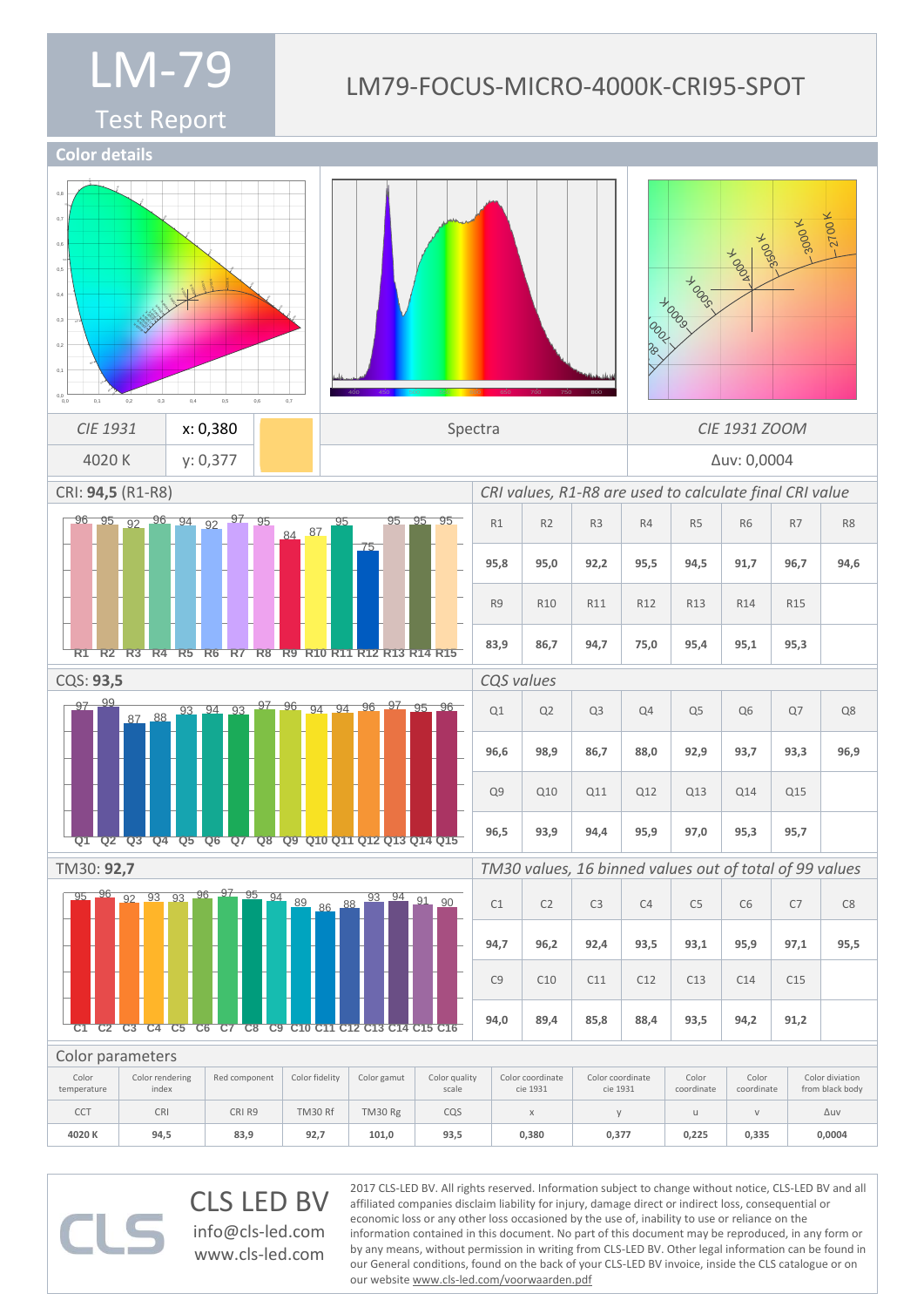Test Report

## LM79-FOCUS-MICRO-4000K-CRI95-SPOT

**TM30 details**



CLS LED BV info@cls-led.com www.cls-led.com

2017 CLS-LED BV. All rights reserved. Information subject to change without notice, CLS-LED BV and all affiliated companies disclaim liability for injury, damage direct or indirect loss, consequential or economic loss or any other loss occasioned by the use of, inability to use or reliance on the information contained in this document. No part of this document may be reproduced, in any form or by any means, without permission in writing from CLS-LED BV. Other legal information can be found in our General conditions, found on the back of your CLS-LED BV invoice, inside the CLS catalogue or on our website www.cls-led.com/voorwaarden.pdf